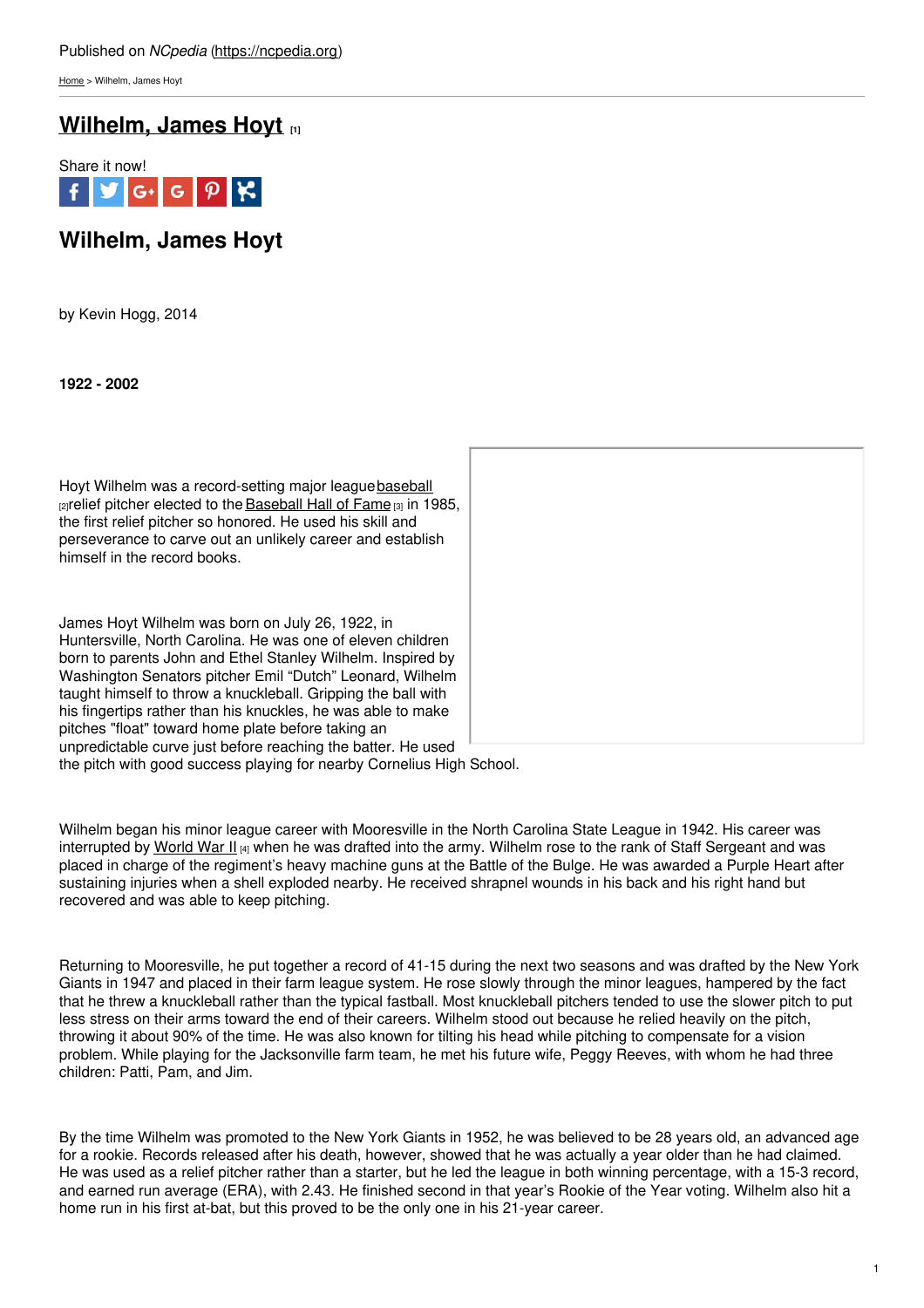

Red Man Tobacco. "Insert, Tobacco, Accession #: S.1977.11.181." 1955. North Carolina Historic

[Sites.](https://collections.ncdcr.gov/RediscoveryProficioPublicSearch/ShowItem.aspx?46306+&46306+) **EXECUTE:** IT IS INCRETE: IT IS INTERFERITE: IT IS A SET TO A SET THE REDUCED PRESSURE ON his arm from throwing a slower pitch allowed him to appear in more games than other pitchers, but the erratic break led to catchers frequently leading the league in passed balls. Although Wilhelm recorded 15 saves in 1953, he did not see action in the game when he was voted to his first All-Star team that year due to concerns about the catchers' ability to handle his pitches.

In 1954, Wilhelm had a 12-4 record, and his pitching helped the Giants sweep the Cleveland Indians to win the World Series. He was traded to the St. Louis Cardinals in 1957 but placed on waivers later that year, allowing the Cleveland Indians to sign him. When they waived Wilhelm the following year, the Baltimore Orioles signed him and used him a starting pitcher to reduce passed balls in later innings. Orioles manager Paul Richards also designed an oversized catcher's glove to help control the ball. On September 20, 1958, Wilhelm became one of only five pitchers to throw a complete game no-hitter against the New York Yankees. In 1959, he pitched a career-high 226 innings and led the league in ERA with 2.19. He made the All-Star team again, pitching an inning in the second game to help the American League win the contest.

To accommodate the Orioles' young pitching staff, Wilhelm was moved back to a reliever role in 1960. He recorded 7 saves and increased the number to 18 the following year. He was named to the All-Star team but was charged with the loss in the first game and did not pitch in the second. He had a 7-10 record in 1962 but recorded 15 saves and an ERA of 1.94. This earned him another All-Star selection, although he did not pitch in either game.

In January 1963, Wilhelm was traded to the Chicago White Sox. He recorded at least 20 saves in each of his first three years with Chicago. From 1964 on, he was used exclusively as a relief pitcher. He had five consecutive years with an ERA under 2.00 from 1964 to 1968, including a career-best 1.31 in 1967. When new teams were added to the league in 1968, he was signed by the Kansas City Royals in the expansion draft, who quickly traded him to the California Angels. He was then traded to the Atlanta Braves in September. He saw action in 8 games, going 2-0 with 4 saves and a 0.73 ERA to help clinch the National League West title.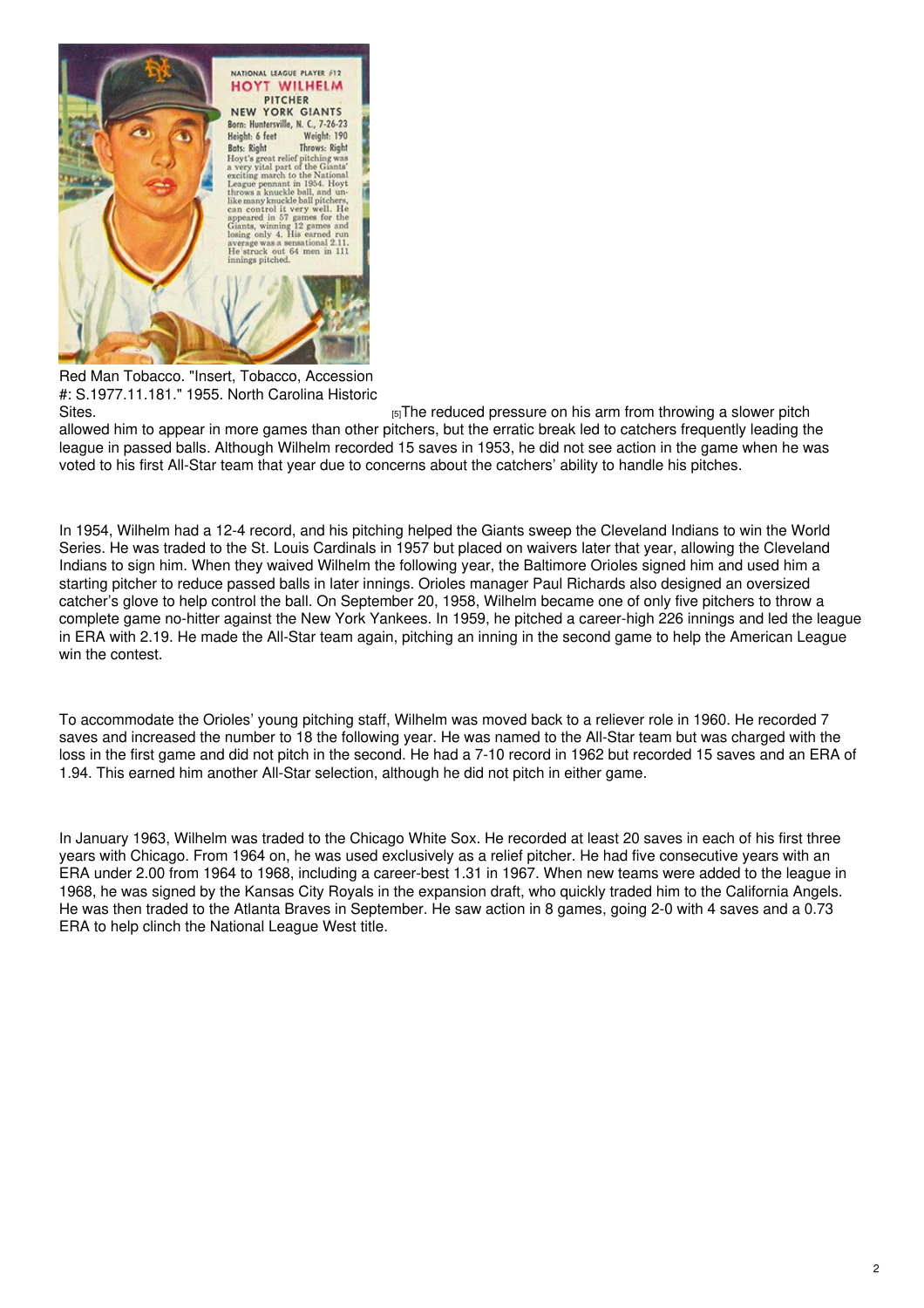![](_page_2_Picture_0.jpeg)

The baseball Hoyt Wilhelm used July 22, 1968, the date he tied Cy Young's record of 906 pitching appearances. "Gear, Baseball, Accession #: H.1981.203.16."

1968. North Carolina [Museum](https://collections.ncdcr.gov/RediscoveryProficioPublicSearch/ShowItem.aspx?46306+&46306+) of History. [5]In 1970, Wilhelm pitched in 50 games for Atlanta and was selected to his final All-Star team. That September, he was released on waivers and signed by the Chicago Cubs. He pitched only 3 2/3 innings before being traded back to the Braves in November. The Braves used him for 2 1/3 innings in 1971 before releasing him. Wilhelm next pitched in 8 games for the minor league Spokane Indians before being picked up by the Los Angeles Dodgers, with whom he recorded his final four saves before his release in July 1972 and subsequent retirement. He later worked in the minor leagues for the Braves, as manager of their Greenwood and Kingsport farm teams, and the Yankees, for whom he worked as a pitching coach.

Wilhelm retired with a career record on 143-122 and 227 saves. He also amassed 1610 strikeouts over his 21 seasons. At the time, his 1,070 games pitched was a major league record, and it remains one of the highest totals to this day. He also set records for the most wins as a relief pitcher and the most innings pitched in relief. His career ERA of 2.52 was one of the lowest in history, and he was the first pitcher to win the ERA title in both the National and American Leagues, in 1952 and 1959, respectively. He is also credited with helping to popularize the knuckleball and gain more recognition for the role of relief pitchers.

Wilhelm's long career is often credited to the reduced stress on his arm from working in relief and throwing a knuckleball consistently. Nicknamed "Ol' Sarge" as a reference to both his age and Army service, he avoided most interviews and did not like discussing his age. He retired to Sarasota, Florida. He first appeared on the Hall of Fame ballot in 1978 and was elected in 1985 with votes on 83.8% of ballots. He was the first relief pitcher elected to the Hall of Fame, paving the way for others. Wilhelm died of heart failure at age 80 on August 23, 2002, after which it was learned that he was a full year older than anybody had believed.

### **References:**

Armour, Mark. "Hoyt Wilhelm." *Society for American Baseball Research*. <https://sabr.org/bioproj/person/hoyt-wilhelm/> [6]

Baseball-Reference. *Hoyt Wilhelm Statistics and History*. <https://www.baseball-reference.com/players/w/wilheho01.shtml> [7]

Lueck, Thomas J. "Hoyt Wilhelm, First Reliever in the Hall of Fame, Dies."*The New York Times*. August 25, 2002. <https://www.nytimes.com/2002/08/25/sports/hoyt-wilhelm-first-reliever-in-the-hall-of-fame-dies.html> [8]

### **Additional Resources:**

Associated Press. "Wilhelm first reliever elected to Hall of Fame." ESPN. August 29, 2002. [http://espn.go.com/classic/obit/s/2002/0824/1422325.html](https://www.espn.com/classic/obit/s/2002/0824/1422325.html) [9](accessed May 27, 2014).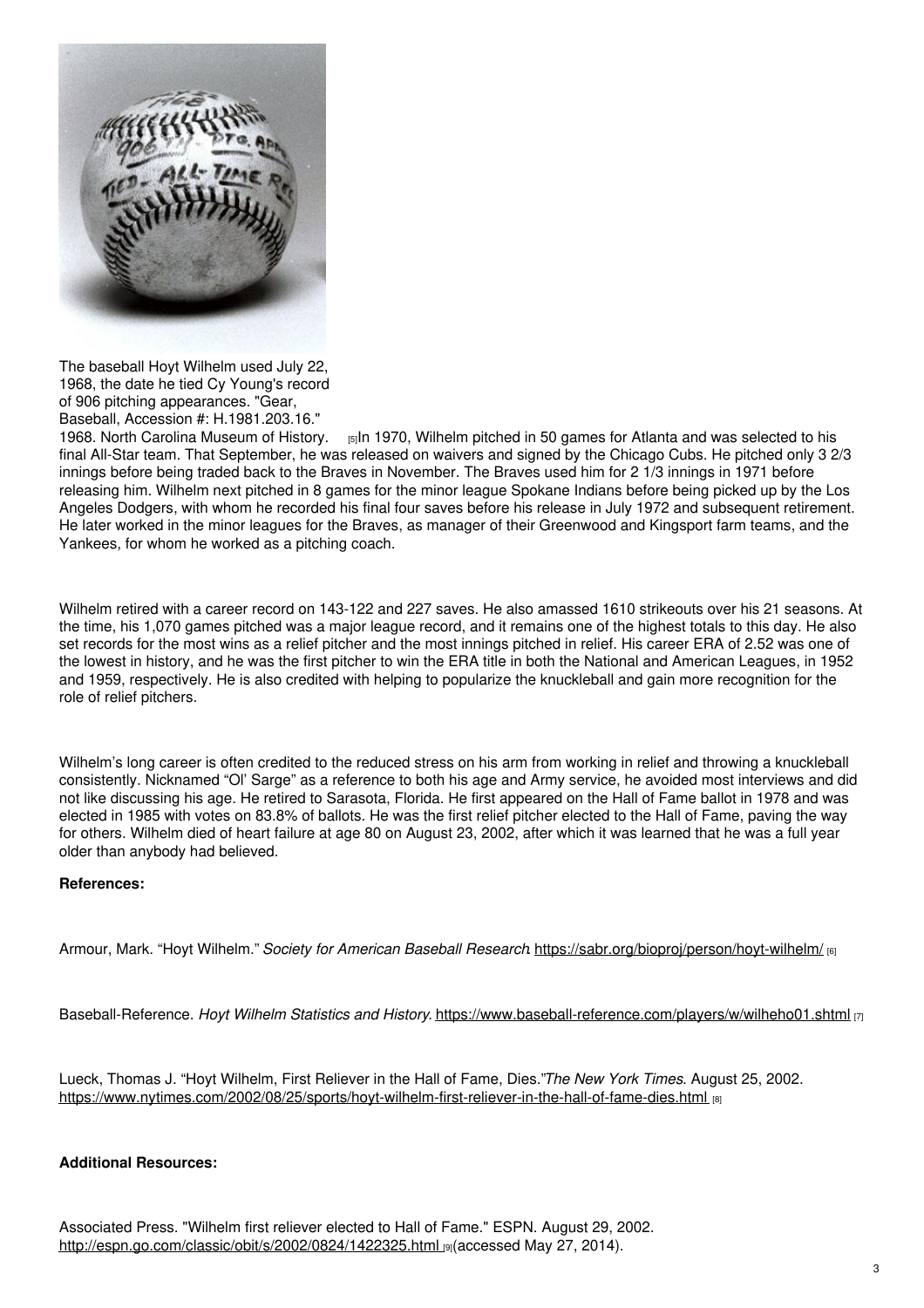Associated Press. "Hoyt Wilhem Knuckleballs No Hitter Over Yanks."*Ocala Star-Banner*. September 21, 1958. 9 <http://news.google.com/newspapers?id=4IBPAAAAIBAJ&sjid=6wQEAAAAIBAJ&pg=2773%2C6140967> [10] (accessed May 27, 2014).

Wilkes, Ed. "Courtney Uses Out-Size Mitt To Catch Wilhelm's Knuckler."*The Tuscaloosa News*. May 28, 1960. 7. <http://news.google.com/newspapers?id=KfocAAAAIBAJ&sjid=BpoEAAAAIBAJ&pg=5293%2C4351335> [11] (accessed May 27, 2014).

Eisenberg, Harry. "45-Year-Old Hoyt Wilhem Set Six Records in 1968." *The Tuscaloosa News.* December 15, 1968. 16. <http://news.google.com/newspapers?id=uv0cAAAAIBAJ&sjid=OpsEAAAAIBAJ&pg=5199%2C4093365> [12] (accessed May 27, 2014).

Couch, Dick. "The Old Man of the Majors Hoyt Wilhem Causes Debate."*Lewiston Evening Journal* (Maine). December 3, 1970. 25. <http://news.google.com/newspapers?id=GpkgAAAAIBAJ&sjid=gWgFAAAAIBAJ&pg=2525%2C4102598> [13](accessed May 27, 2014).

Waldstein, David. "Wilhelm, Grandfather of Dickey's Knuckleball, Once No-Hit Yankees."*The New York Times*. June 21, 2012. [https://www.nytimes.com/2012/06/22/sports/baseball/hoyt-wilhelm-grandfather-of-r-a-dickeys-knuckleball-once-no](https://www.nytimes.com/2012/06/22/sports/baseball/hoyt-wilhelm-grandfather-of-r-a-dickeys-knuckleball-once-no-hit-yankees.html)hit-yankees.html [14] (accessed May 27, 2014).

### **Image Credits**

*Rare Video of Hoyt Wilhelm and his Knuckleball*. YouTube video posted by typeittypeit, July 15, 2012. <https://www.youtube.com/watch?v=PcMUQFBij-c> [15] (accessed May 27, 2014).

Red Man Tobacco. "Insert, Tobacco, Accession #[:S.1977.11.181](https://collections.ncdcr.gov/RediscoveryProficioPublicSearch/ShowItem.aspx?7240+&7240+) [16]." 1955. North Carolina Historic Sites. (accessed May 27, 2014).

"Gear, Baseball, Accession #: [H.1981.203.16](https://collections.ncdcr.gov/RediscoveryProficioPublicSearch/ShowItem.aspx?46306+&46306+) [5]." 1968. North Carolina Museum of History. (accessed May 27, 2014).

**Subjects:** [Athletes](https://ncpedia.org/category/subjects/athletes-sports-figures) and sports figures [17] [Biographies](https://ncpedia.org/category/subjects/biography-term) [18] **Authors:** [Hogg,](https://ncpedia.org/category/authors/hogg-kevin) Kevin [19] **Origin - location:** Iredell [County](https://ncpedia.org/category/origin-location/piedmont/i) [20] [Mooresville](https://ncpedia.org/category/origin-location-4) [21] [Mecklenburg](https://ncpedia.org/category/origin-location/piedmont/m) County [22] **From:** [NCpedia.](https://ncpedia.org/category/entry-source/ncpedia) [23]

27 May 2014 | Hogg, Kevin

**Source URL:** https://ncpedia.org/wilhelm-james-hoyt

#### **Links**

- [2] https://ncpedia.org/baseball
- [3] https://baseballhall.org/hall-of-famers/wilhelm-hoyt
- [4] https://ncpedia.org/world-war-ii

[6] https://sabr.org/bioproj/person/hoyt-wilhelm/

<sup>[1]</sup> https://ncpedia.org/wilhelm-james-hoyt

<sup>[5]</sup> https://collections.ncdcr.gov/RediscoveryProficioPublicSearch/ShowItem.aspx?46306+&46306+

<sup>[7]</sup> https://www.baseball-reference.com/players/w/wilheho01.shtml

<sup>[8]</sup> https://www.nytimes.com/2002/08/25/sports/hoyt-wilhelm-first-reliever-in-the-hall-of-fame-dies.html